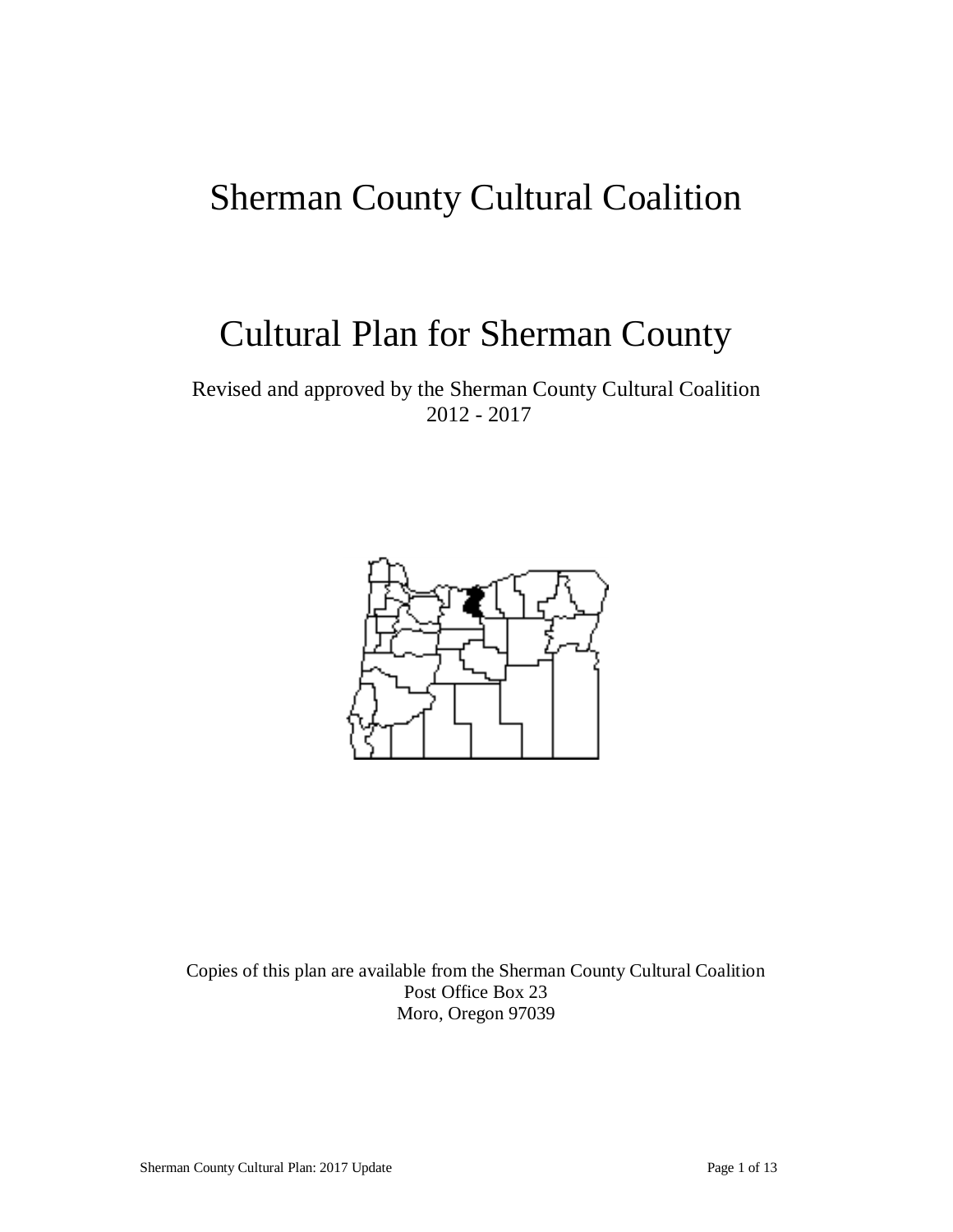## Table of Contents

| <b>Roster of Sherman County Coalition Members</b> | 3  |
|---------------------------------------------------|----|
| Background and Accomplishments of the Coalition   | 4  |
| <b>Mission Statement</b>                          | 4  |
| Priorities, Strategies, Benchmarks                | 5  |
| History and General Information on Sherman County | 7  |
| <b>Cultural Inventory</b>                         | 7  |
| <b>Coalition Bylaws</b>                           | 9  |
| Guidelines for Local Granting                     | 12 |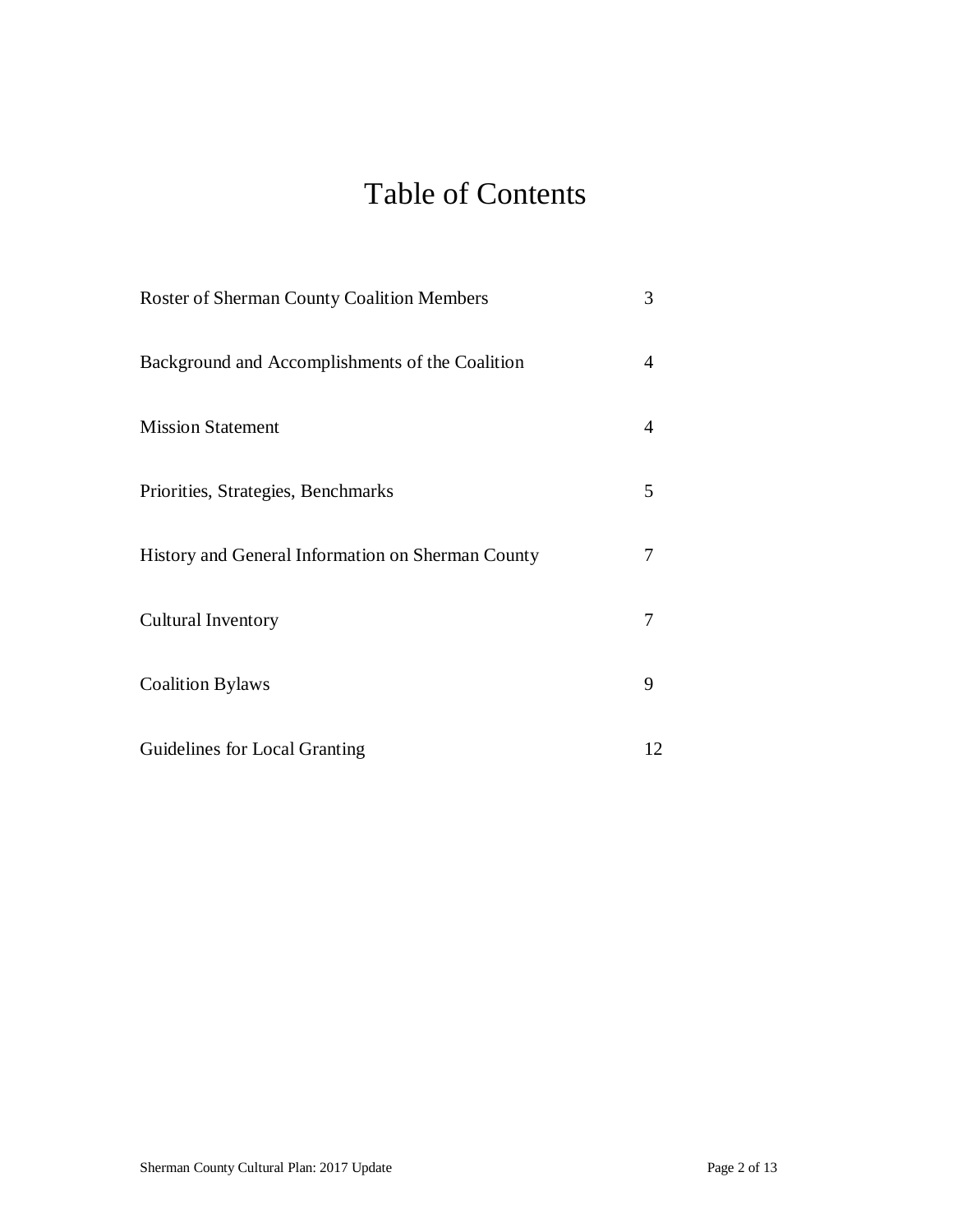### Sherman County Cultural Coalition Board of Directors 2015

541-442-5488 Foundation melvath@hughes.net

Grass Valley, OR 97029 541-333-2297 les2297@qnect.net

Melva Thomas/Chair Wheat Farmer, SC Court PO Box 7 Administrative Assistant/retired, Wasco, OR 97065 Board Member Child Care

Lowell Smith/Vice Chair Wheat Farmer/retired, Public/School 61333 Todd-Smith Rd Library Board, Museum Volunteer

Sandy Macnab/Secretary OSU Extension Agent/retired PO Box 216 Dufur, OR 97021 541-467-2345 sandy.macnab@oregonstate.edu

P.O. Box  $135$ Wasco, OR 97065 5741-980-9386 justinm@beobank.com

Kent, OR 97033 Museum Volunteer 541-333-2543 slcarlson48@gmail.com

Rufus, OR 97050 Board cdj\_kj@yahoo.com

Justin Miller/Treasurer Bank of Eastern Oregon Loan<br>P.O. Box 135 Officer

Sheri Carlson Sherman County Public/School PO Box 536 Library Board, USDA/FSA/Retired,

Clifford Jett Sherman County Marine Patrol P.O. Box 846 **Officer/Retired, Oregon State Marine**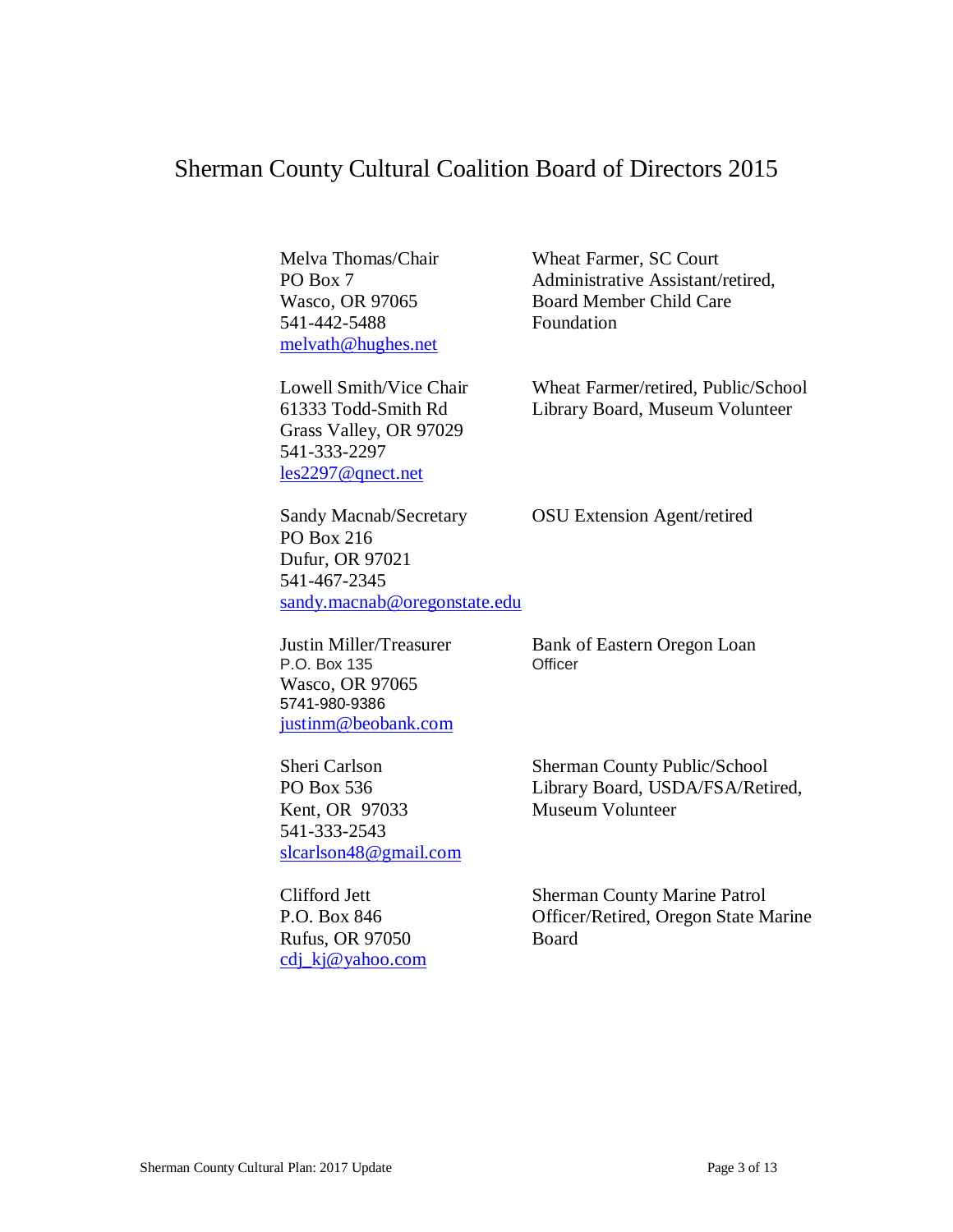## Background and Accomplishments of the Coalition

The Sherman County Cultural Coalition Planning Committee was a temporary body appointed by the Sherman County Court in response to the 2001 Oregon State legislature creating the Oregon Cultural Trust. The main purpose of the planning committee was to lay the groundwork for a permanent body (the current Sherman County Cultural Coalition) that would distribute funds allocated by the Oregon Cultural Trust to qualified grantees in the arts, heritage and humanities throughout Sherman County. The Planning Committee used the results of a community wide survey, as well as other community experiences of its members to develop the mission statement and priorities for the county.

The plan was subsequently reviewed by the coalition in 2008 in accordance with the requirements of the Cultural Trust. Much of the plan remains the same, meeting the needs of our Sherman County's population of under 2,000 residents.

Between 2005 and 2007, the Sherman County Cultural Coalition has granted funds to twenty individuals and organizations, some of which enabled the following events or projects to be offered in Sherman County:

- The acquisition and establishment of a historic Printing Press exhibit by the Sherman County Historical Society
- Two "Western Heritage Lecture Series", with special presenters on the topic.
- Visitations by published Oregon authors, Craig Lesley and Robin Cody, for audiences of adults and students.
- A children's Puppet show given by professional Puppeteers
- Two week long workshops at the Sherman County High School and Junior High, given by visiting artists, one resulting in the creation of a public series of tile mosaics at the high school.
- Performances/or Presentations by Native American Story Tellers, a Jazz Trio and Mexican folk songs at two Rufus annual Independence Day Celebrations.

### **Mission**

The mission of the Sherman County Cultural Coalition is to make a positive impact on the community and create a solid foundation for the future by identifying, preserving, developing and expanding cultural resources that reflect the unique spirit of Sherman County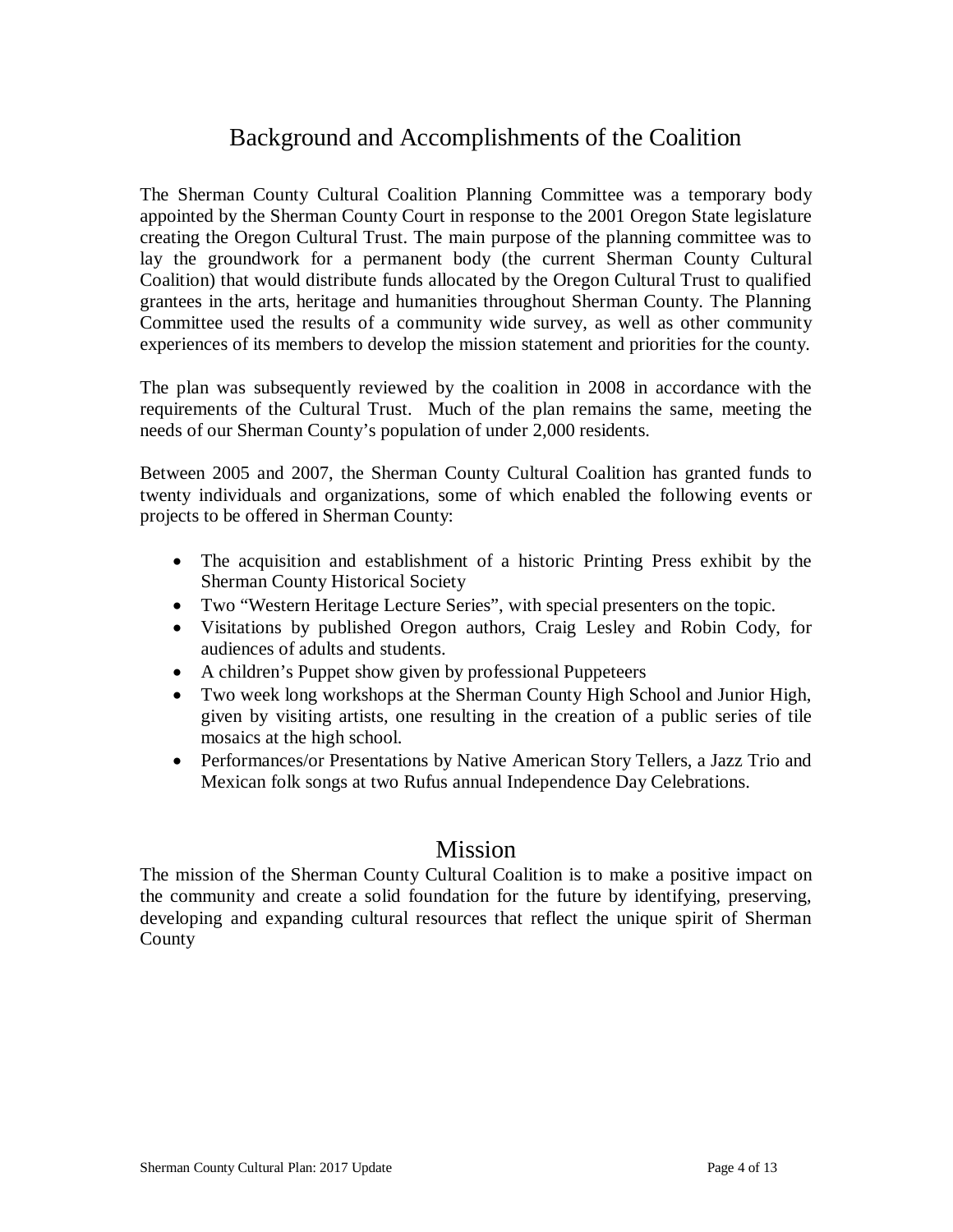## Priorities, Strategies, Benchmarks

When the Cultural assessment Surveys were tabulated and analyzed in 2003, the following cultural priorities were determined.

These priorities along with specific strategies, quantitative benchmarks and qualitative indicators of success comprise the Sherman County Cultural Plan.

- 1. Protect and strengthen investment in Sherman County's existing cultural resources.
- 2. Engage youth in the arts, heritage and humanities.
- 3. Promote cultural programs that stimulate cultural opportunities and economic growth and encourage that there are accessible, suitable and affordable spaces for cultural activities in Sherman County.
- 4. Promote publication and dissemination of cultural information related to the arts and culture within Sherman County
- 5. Encourage comprehensive arts-focused planning efforts in Sherman County through the integration of cultural development strategies with economic development policies.

### **Priority 1: Protect and strengthen investment in existing cultural resources.**

Strategy # 1: Award grants for organizations or individuals for the preservation and expansion of the Sherman County Historical Museum.

> Benchmark: Amount of grant funding used to purchase new exhibits and/or preserve current exhibits.

> Indicator of success: The museum will be able to maintain its inventory; and increase the number of exhibits.

Strategy # 2: Award grants for events and programs that support the Sherman County Public/School Library.

> Benchmark: Number of grants and total dollars awarded to support public and school related cultural activities.

> Indicator of success: The Library will be better able to serve as venue for cultural programs and events as evidenced by an increase in the number of free, public cultural events.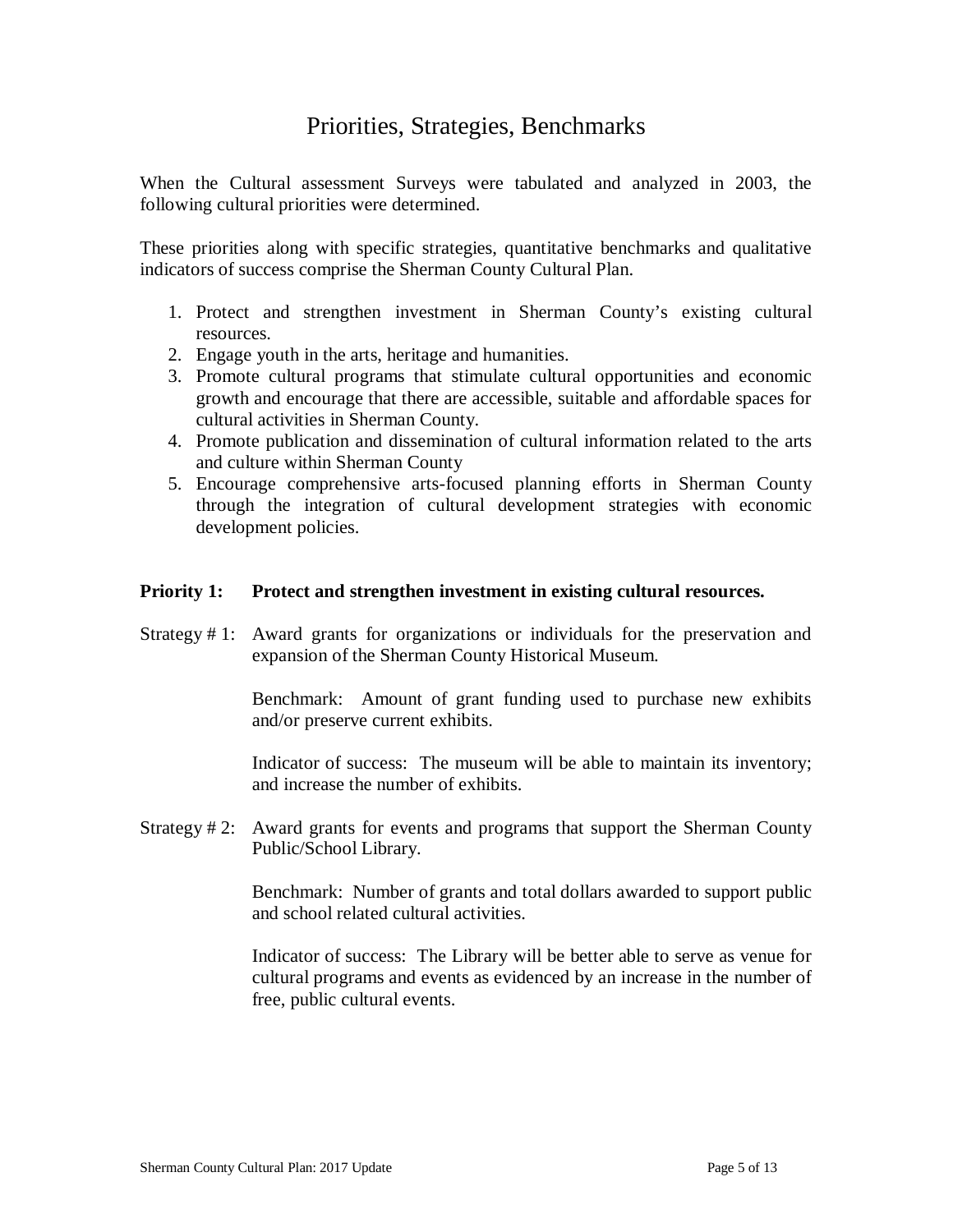### **Priority 2: Engage K-12 youth in the arts, heritage and humanities.**

Strategy # 1: Award grants for events that support organizations that involve youth in arts, heritage and humanities.

> Benchmark: Number of grants and total dollars awarded to support projects benefiting and involving the youth of the county in culture, arts or heritage.

> Indicator of success: An increase in participation at coalition funded cultural events targeted toward K-12 youth.

### **Priority 3: Promote programs and events that stimulate cultural opportunities and economic growth.**

Strategy # 1: Award grants for the planning and presentation of festivals, fairs and other community cultural events.

> Benchmark: Number of grants and total dollars awarded to support projects promoting culture and economic success in the county.

> Indicator of success: Participants at the funded event(s) will have been exposed to cultural experience, while benefiting local businesses.

### **Priority 4: Promote publication and dissemination of cultural information in Sherman County**

Strategy #1: Award grants to organizations and/or individuals for the publication and distribution of cultural information.

> Benchmark: Amount of increased information on cultural programs and opportunities across Sherman County.

> Indicator of success: More residents in Sherman County participate in cultural activities as a result of more available information.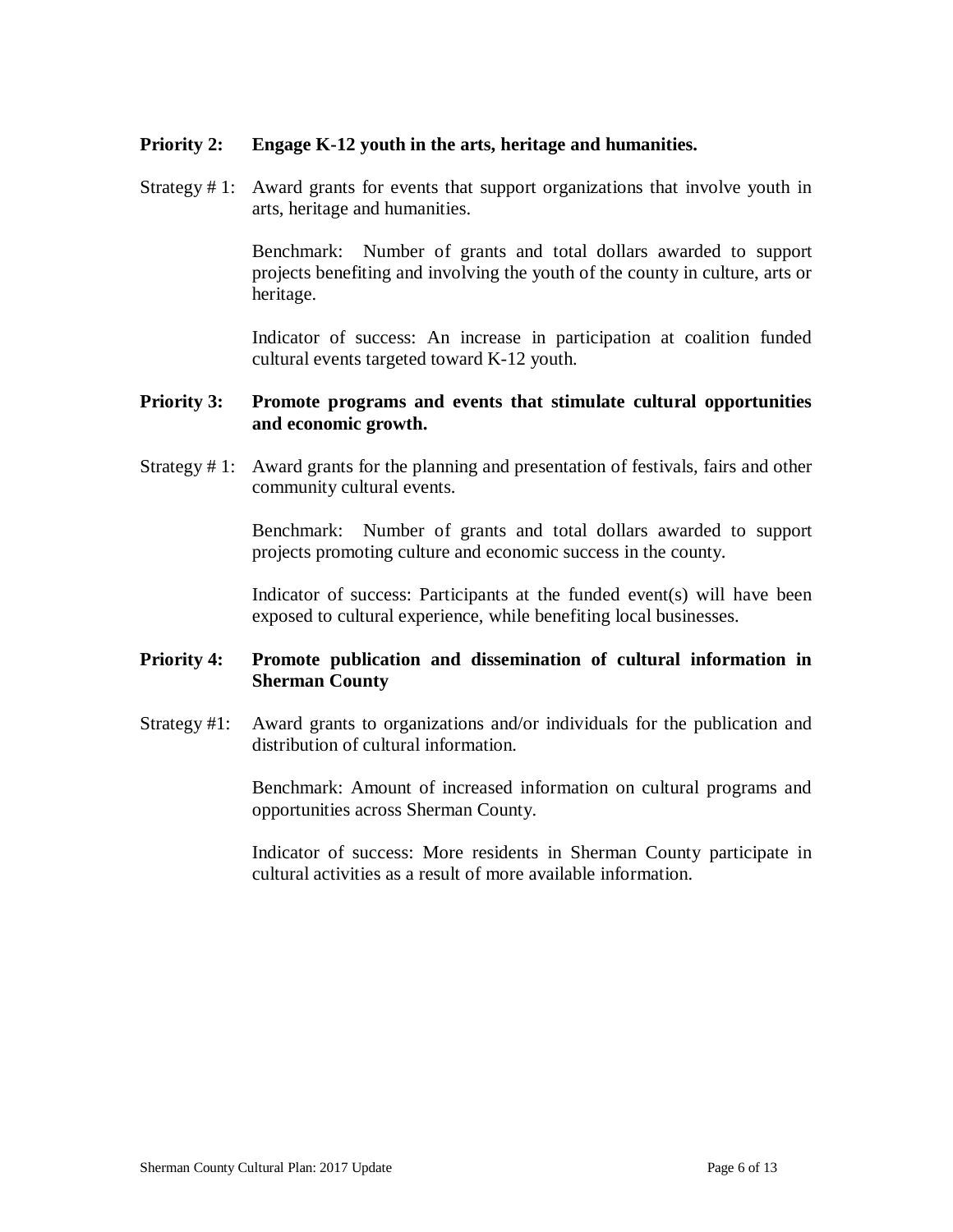## History and General Information on Sherman County

Sherman County, created in 1889 from the northeast corner of Wasco County, was named for Gen. William Tecumseh Sherman. It was separated from Wasco County as much for its unique geological setting as for the settlers' desire to have their own political process. The rolling hills are bordered by the deep canyons of the John Day River to the east, the Columbia River to the north and the Deschutes River and Buck Hollow to the west and south.

The county was settled in the 1870s by stockmen; by 1881 the homesteaders arrived, permanently changing the area by plowing and fencing the tall grass. Since then, the county has been a wheat-growing area with miles of waving grain on rolling hills of wind-blown glacial silt. The total absence of timber in the county exemplifies the true meaning of the "wide open spaces of the West." Its pastoral landscape has spectacular views of canyons and rivers with mountains silhouetted in the distance. Recreation abounds on and along the rivers, from the famous and scenic fly-fishing, bike trails and white water rafting streams of the Deschutes to water-skiing, wind-surfing, boating, fishing and rafting on the John Day and Columbia Rivers. Sherman County is one of Oregon's leaders in soil and water conservation and now a producer of renewable energy with hundreds of giant wind turbines dotting the landscape on the north end of the county.

More background on Sherman County can be found online at the Oregon State Archives website: http://www.sos.state.or.us/archives/county/cpshermanhome.html and on the Sherman County website: http://www.co.sherman.or.us

### Cultural Inventory

*(Reviewed and updated April 2015)*

### **Museums/Exhibits:**

Sherman County Historical Society Museum Sherman County Quilt Show Horses to Horsepower Exhibit

### **Historical Societies:**

Sherman County Historical Society Wasco Cemetery Association

### **Historic Sites:**

Oregon Trail Barlow Trail The Dalles Military Road DeMoss Park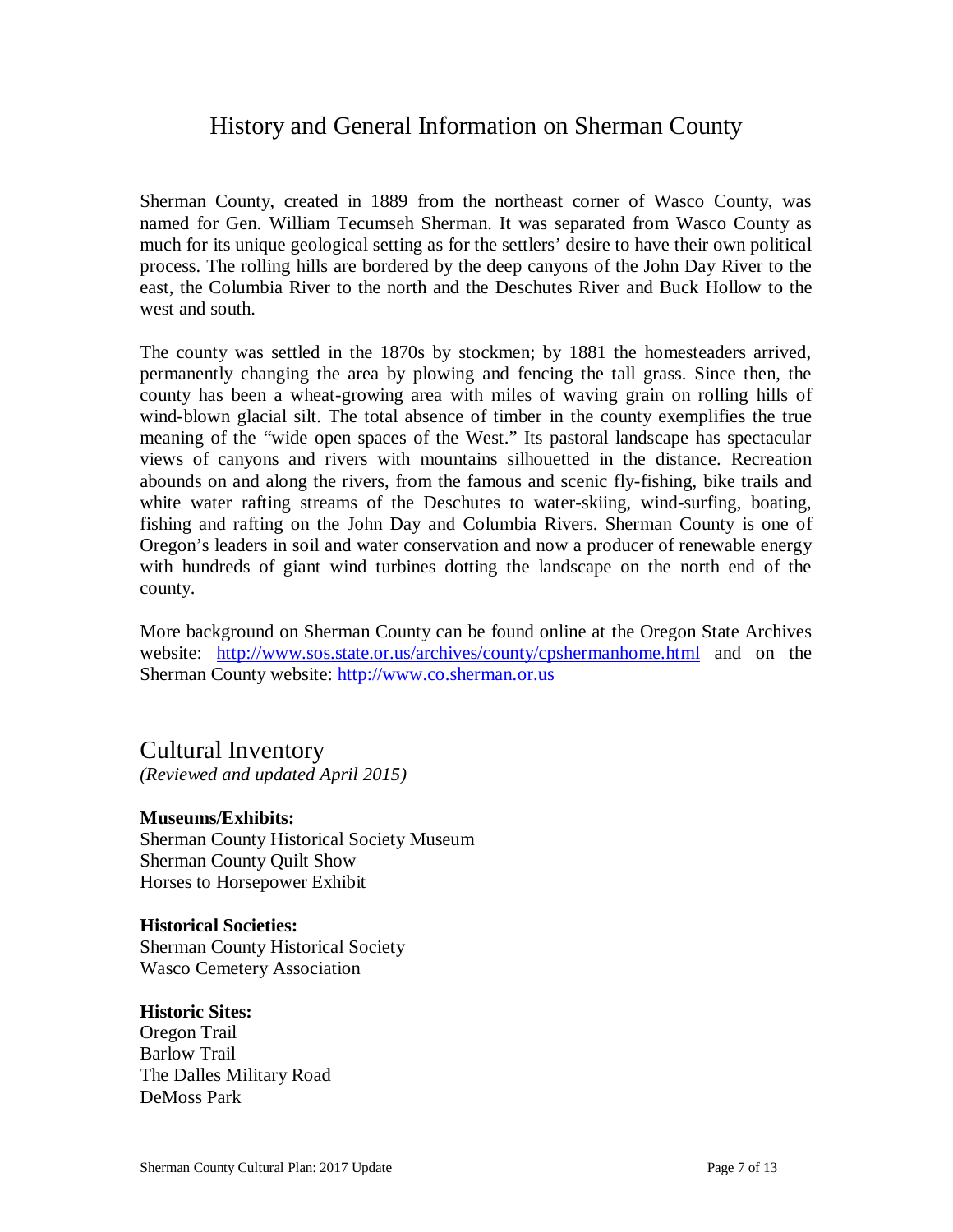Grass Valley Pavilion Cottonwood Canyon State Park MacDonald's Ford/Ferry (on the John Day River) **Cemeteries** Free Bridge (on the Deschutes River) School Houses Granges Churches Sherman County Courthouse Oskaloosa Hotel (original courthouse) Crossfield Store Old Town Sites Early Railroads Shearer's Grade Fraternal Lodge Halls Native American Sites Petroglyphs/Pictographs

### **Humanities Organizations**

Sherman County Public/School Library Wasco City Library

#### **Events**

Annual Quilt & Doll Show Wasco Memorial Day Celebration Sherman County Fair Read Aloud at Sherman County Public/School Library Fine Arts Festival at Sherman Junior/Senior High School Car Club Racing at Oregon Raceway Park Wasco Salmon & Steelhead Fishing Tournament

### **Art**

Sherman Historical Society Museum Artist Series Exhibits Petroglyphs/Pictographs Individual Artists

**Performance Arts**  Jager Bumz (music)

**Other Cultural Organizations**

Sherman County Quilters

More information on cultural non-profits in Sherman County can be found on the Cultural Trust website: http://www.culturaltrust.org/programs/beneficiaries\_qualifying\_non\_profits.php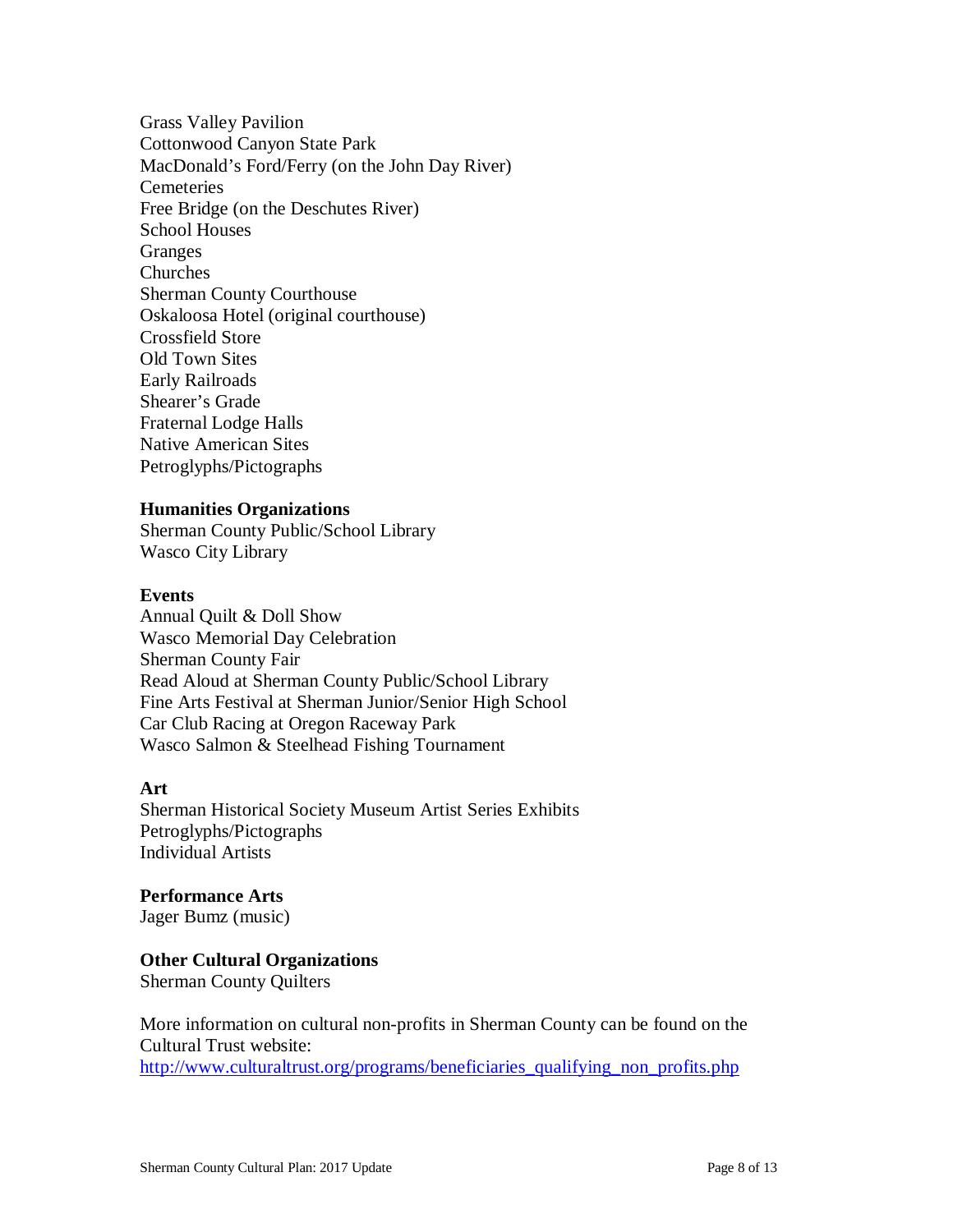## Sherman County Cultural Coalition Bylaws

### **Article 1. Name**

Sherman County Cultural Coalition

### **Article 2. Purpose**

The Sherman County Cultural Coalition's role shall be to set policy for the organization; administer funds given to the Coalition from the Oregon Cultural Trust and other sources; appoint a fiscal agent; and lead the community in implementing the Sherman County Cultural Plan. The Coalition will ensure that the Arts, Heritage and Humanities are addressed in accordance with the Priorities in the County Cultural Plan. It will implement the Plan in a way that fairly encourages countywide participation in cultural activities.

It shall update the County Cultural Plan as needed. The members shall review the Cultural Plan at least once each year to determine if updates or amendments are necessary. However, the Cultural Plan shall undergo a complete review and revision no less than once every five years.

It shall keep the Coalition website, www.coaltitions.culturaltrust.org/sherman , updated and submit annual reports to the Oregon Cultural Trust.

### **Article 3. Members**

The Sherman County Cultural Coalition (hereafter called the Coalition) shall consist of not less than four members. Members must reside or work in Sherman County or represent an organization or business with roots in the County. Members will be encouraged to make a financial contribution to the Oregon Cultural Trust. Members will be encouraged to attend selected events and/or activities funded by the Coalition, including some outside their primary areas of interest. During their term of office, members may not receive individual Coalition grants. Members who are principals in an organization seeking a grant must disclose their affiliation and may neither vote nor participate in the Coalition's deliberations regarding the proposed grant.

Coalition members will elect new or replacement members as required. New members will be those applicants who best complement existing members. The coalition will recruit new members from organizations, geographical areas, backgrounds, etc., not represented by existing members.

### **Article 4. Compensation**

Coalition members shall receive no salary. They may be reimbursed for "out-of-pocket" expenses, including transportation at the IRS approved mileage rate, upon approval of the Coalition. This does not preclude the Coalition from contracting necessary staff functions, such as a web-master, administrative assistant, clerical help, etc., after it has determined that it will be impossible or impractical to have the task done by dedicated volunteers.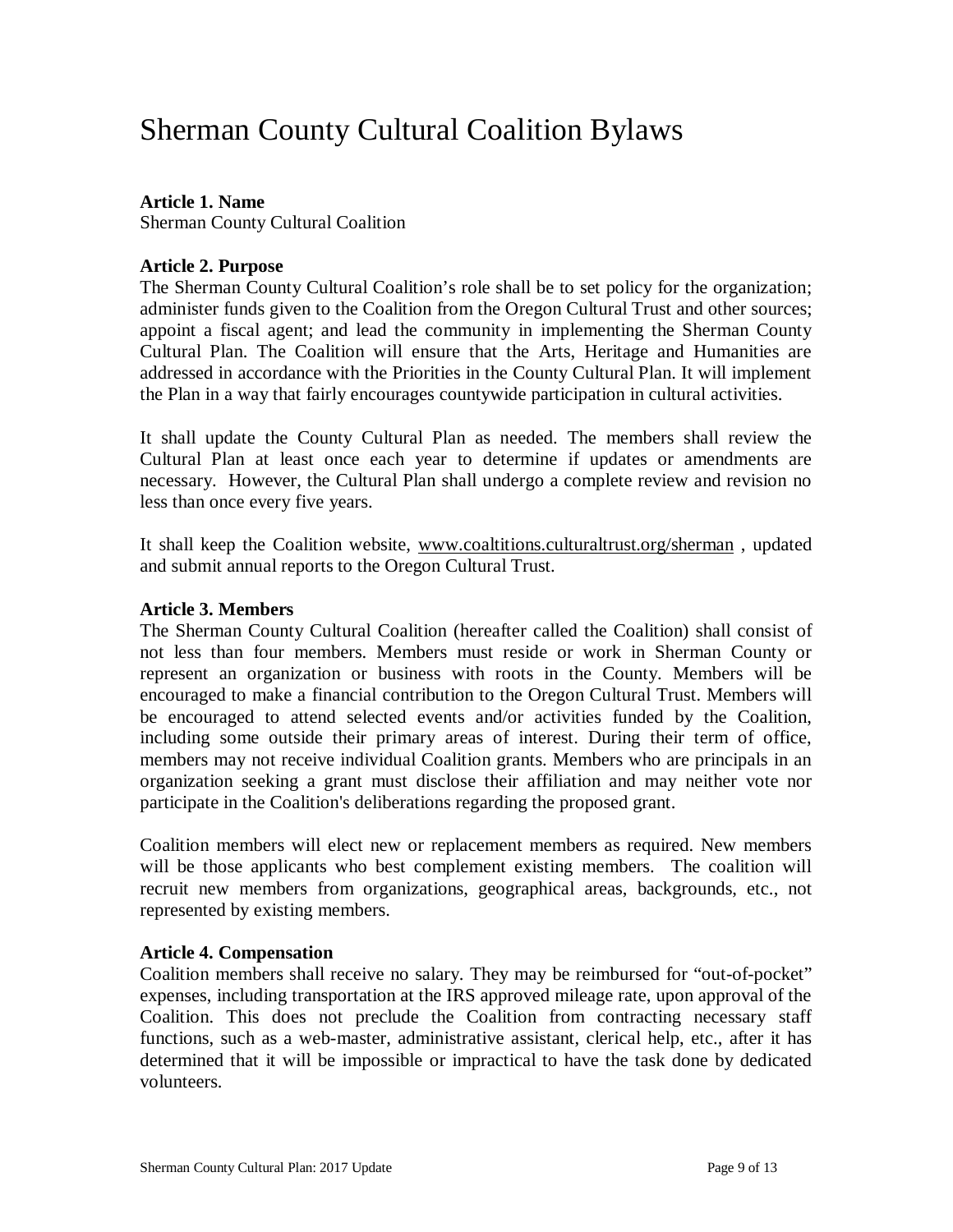### **Article 5. Officers**

There shall be a Chairperson, a Vice-Chairperson, a Treasurer and a Secretary. The Sherman Development League officers will serve as the officers for the Coalition. These officers shall be elected by the Board of Directors at each annual meeting.

### Chairperson

The Chairperson shall facilitate Coalition meetings and liaison with County and State officials.

### Vice-Chairperson

The Vice-Chairperson shall assist the Chairperson as requested and act for the Chairperson in his/her absence.

### Treasurer

The treasurer shall oversee the treasurer's report and present the report at all Coalition meetings. The report shall include all applicable fiscal deadlines as well as the current status of finances.

### Secretary

The Secretary shall notify all Coalition members, as appropriate, of upcoming meetings. The Secretary shall also keep minutes of Coalition meetings and present the minutes at subsequent meetings.

#### **Article 6. Meetings**

The Coalition shall meet as often as it deems necessary. Any formal action of the coalition shall be taken with a majority vote by a quorum of the membership. A quorum shall consist of a majority of coalition members.

### **Article 7. Fiscal Considerations**

The Coalition shall ensure that the legislative requirement for a fiscal agency has been met. The Sherman Development League, a 501 (c) (3) non-profit corporation, has via resolution agreed to function as the Sherman County Cultural Coalition Board and will act as its own fiscal agent.

### **Article 8. Parliamentary Authority**

The rules contained in the current edition of Robert's Rules of Order Newly Revised shall govern the Coalition in all cases to which they are applicable and in which they are not inconsistent with these bylaws and any special rules of order the Coalition may adopt. Although this group should operate with some formality given its state-mandated function, it should employ the principles of consensus as outlined in the "Procedure in Small Boards" found on page 470 in the 10th edition as much as practical.

#### **Article 9. Amendments**

These bylaws may be amended at any regular meeting of the Coalition by a two-thirds vote, provided that the amendment has been submitted in writing at a regular meeting at least 60 days previously and a copy sent to the Oregon Cultural Trust.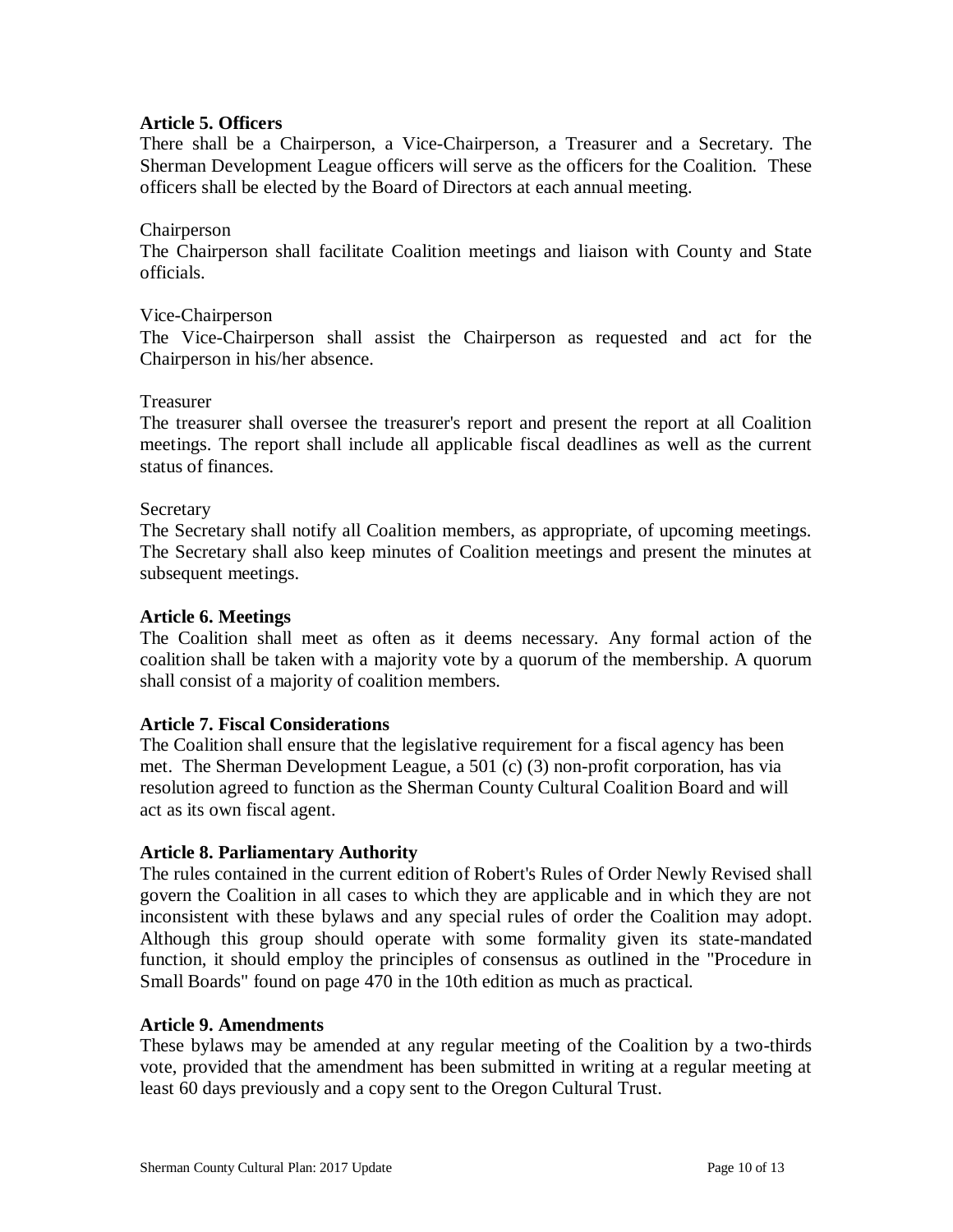## Grant Application Process

The Sherman County Cultural Coalition will award grants on a competitive basis to proposals that:

- Fulfill one or more of the priorities established in the Sherman County Cultural Plan.
- Result in a demonstrable benefit to County residents and visitors.

Both individuals and groups may seek Coalition grants. Groups need not be ongoing organizations and applicants need not be legally recognized nonprofits. But all applications must be based on the priorities described in the Sherman County Cultural Plan.

Grant funds will be limited. The Coalition receives its funds from the Oregon Cultural Trust and other sources. The amount of funding the Coalition may award depends both upon the funds that business and individuals donate to the Oregon Cultural Trust in previous fiscal year and upon the amount of carry-over funding, if any, maintained by the Coalition. The Coalition cannot guarantee that it will have any funds or any particular level of funds to distribute in any year.

The Coalition's grant year begins July 1, when the Oregon Cultural Trust begins to distribute funds to County and Tribal coalitions. The Coalition may establish and announce one or more application and grant cycles each year. Currently the Coalition offers a spring and fall grant cycle with the opportunity for special application for grant funds on an ongoing basis at the discretion of the Coalition and only if the application can be processed by a quorum of Coalition members.

Grant applicants should generally consider Coalition funds to be supplemental and not the sole source of funding for their projects. The Coalition encourages matching funds whenever possible.

### **The Application Process**

Applicants will submit an application to the Coalition for review by the required deadline. Applications will be evaluated based on how well the proposed project addresses the priorities of the Sherman County Cultural Plan. Projects must address at least one or more of the priorities listed. The Coalition will issue notices of consideration to applicants whose projects it will consider funding. Applicants whose applications are questionable will be notified and may seek the Coalition's advice and assistance in preparing their proposals for resubmission within the current or subsequent grant cycle.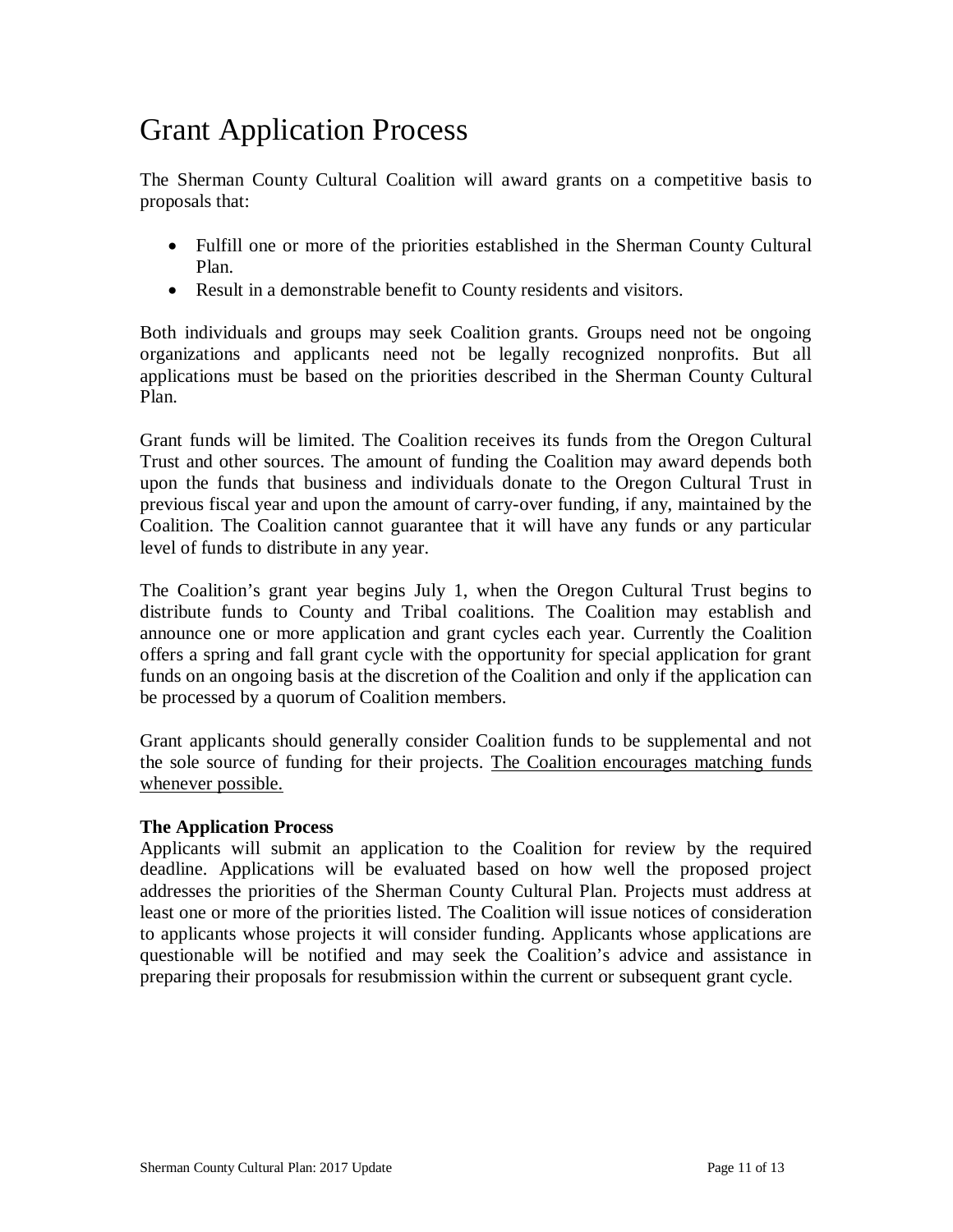### **Grant Admission Guidelines**

- Applicants must be individuals or organizations providing a service/project relating to culture in Sherman County for the residents of Sherman County primarily.
- Projects should fulfill one of these goals:
	- a) Protect and/or strengthen investments in existing cultural resources, or
	- b) Engage the community in the arts, heritage or humanities
- Grants will be awarded on the basis of community need and/or positive impact on Sherman County and its residents.
- Grant applications must be submitted by the postmarked deadline.
- Grant funds will be available 30 days after the Cultural Coalition meeting for the review of grant proposals. It is possible the coalition may contact applicants during this time for clarification or possible suggestions regarding grant applications.
- The coalition is seeking a broad exposure to culture through these grants and therefore encourages innovation and creativity. Grants that have other potential funding sources are encouraged to apply; however, since our goal is to reach a wide variety of cultural experiences, these grants may be viewed more critically.
- It is not the purpose of the Cultural Coalition to fund ongoing programs or favor specific organizations with annual awards. With this in view, it is possible that first time or less frequent applicants may get favorable notice. Previous grantees are encouraged to offer new and creative proposals/projects.
- None of the above statements are meant to discourage any organization or individual from applying. The cultural coalition seeks a broad spectrum of quality cultural opportunities for the residents of Sherman County and encourages all to apply.

*Application*: Within the application form, the applicant will identify the person or contact responsible for the project components a detailed budget and description of which of the priorities the project will address.

In making awards, the Coalition will be alert to fairness and accountability issues. Fairness will include assurance that, over time, grants are fairly distributed to individuals and organizations bringing cultural experience to all parts of Sherman County. Accountability will include measures to indicate when the promised project has been completed.

The coalition will have the power to impose appropriate safeguards on awards to protect public funds. These safeguards may include on-going communications, including structured progress reports, between the applicant and either the Coalition or another organization serving as fiscal agent or overseer for the project.